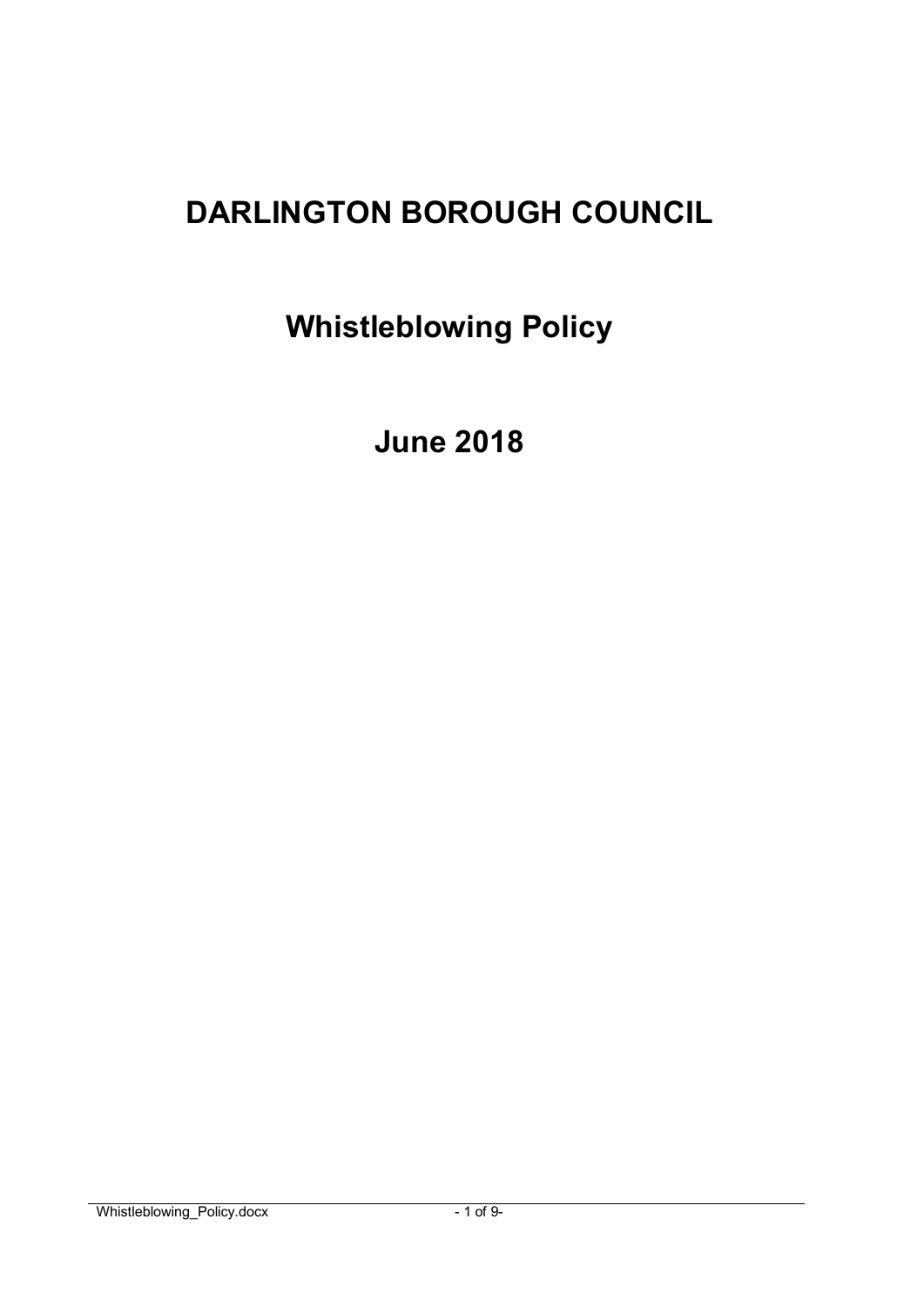| <b>Whistleblowing Policy</b>             | Page<br><b>No</b>        |
|------------------------------------------|--------------------------|
| <b>Introduction</b>                      | 3                        |
| Aims and scope                           | $\overline{\mathcal{A}}$ |
| <b>Safeguards</b>                        | 5                        |
| Your legal rights                        | 5                        |
| <b>Harassment of victimisation</b>       | 5                        |
| <b>Confidentiality</b>                   | 5                        |
| <b>Anonymous allegations</b>             | 6                        |
| How to raise a concern                   | 6                        |
| <b>How the Council will respond</b>      | $\overline{7}$           |
| The responsible officer                  | 9                        |
| How matters can be taken further         | 9                        |
| Contacts for independent external advice | 9                        |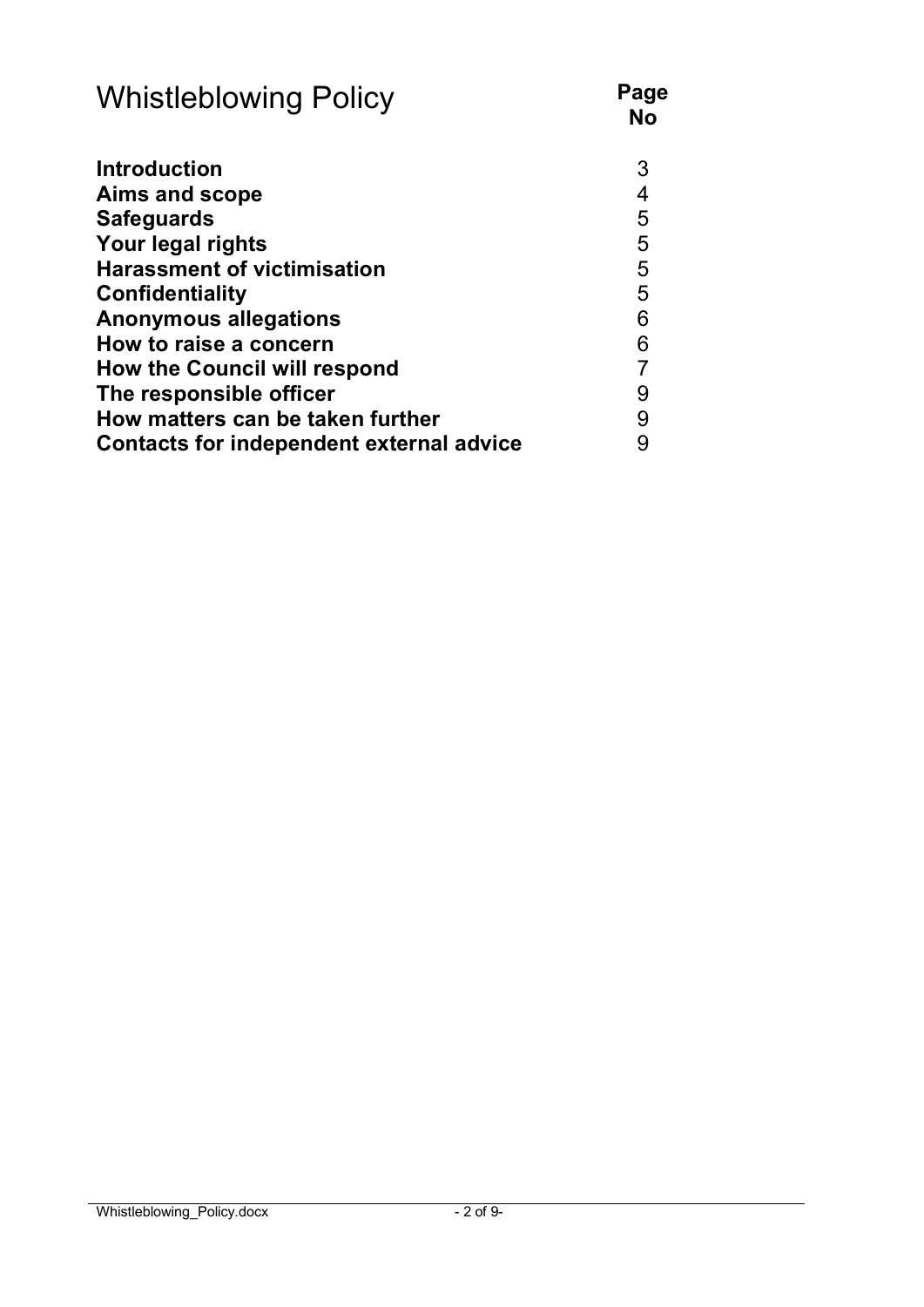# **WHISTLEBLOWING POLICY**

#### **INTRODUCTION**

- they feel that speaking up would be disloyal to their colleagues or to the Council. 1. Employees are often the first to realise that there may be something seriously wrong within the Council. However, they may not express their concerns because They may also fear harassment or victimisation. In these circumstances it may be easier to ignore the concern rather than report what may just be a suspicion of malpractice.
- 2. The Council is committed to the highest possible standards of openness, probity and accountability. In line with that commitment we expect employees, and others that we deal with, who have serious concerns about any aspect of the Council's work to come forward and voice those concerns. It is recognised that most cases will have to proceed on a confidential basis.
- 3. This policy document makes it clear that you can do so without fear of victimisation, subsequent discrimination or disadvantage. This Whistleblowing policy is intended to encourage and enable employees to raise serious concerns within the Council rather than overlooking a problem or 'blowing the whistle' outside.
- simultaneously, an agreement will be reached with the complainant about how they 4. This procedure is in addition to, for example, the Council's internal grievance and other personnel procedures as well as the corporate complaints procedure and other statutory reporting procedures. Where other procedures are activated fit with agreed processes for each and whether or not information can be shared to enable each process to do its job.
- 5. This policy has been discussed with the relevant trade unions and professional organisations and has their support.
- 6. This policy makes it clear that you can voice you concerns without fear of victimisation, discrimination or disadvantage. This policy is intended to encourage and enable employees and others to raise serious concerns within the Council rather than overlooking a problem or having to 'blow the whistle' outside. It is the commitment of the Managing Director and the Council that the Borough Council should be an organisation which has a culture of improvement and openness, and not control and blame.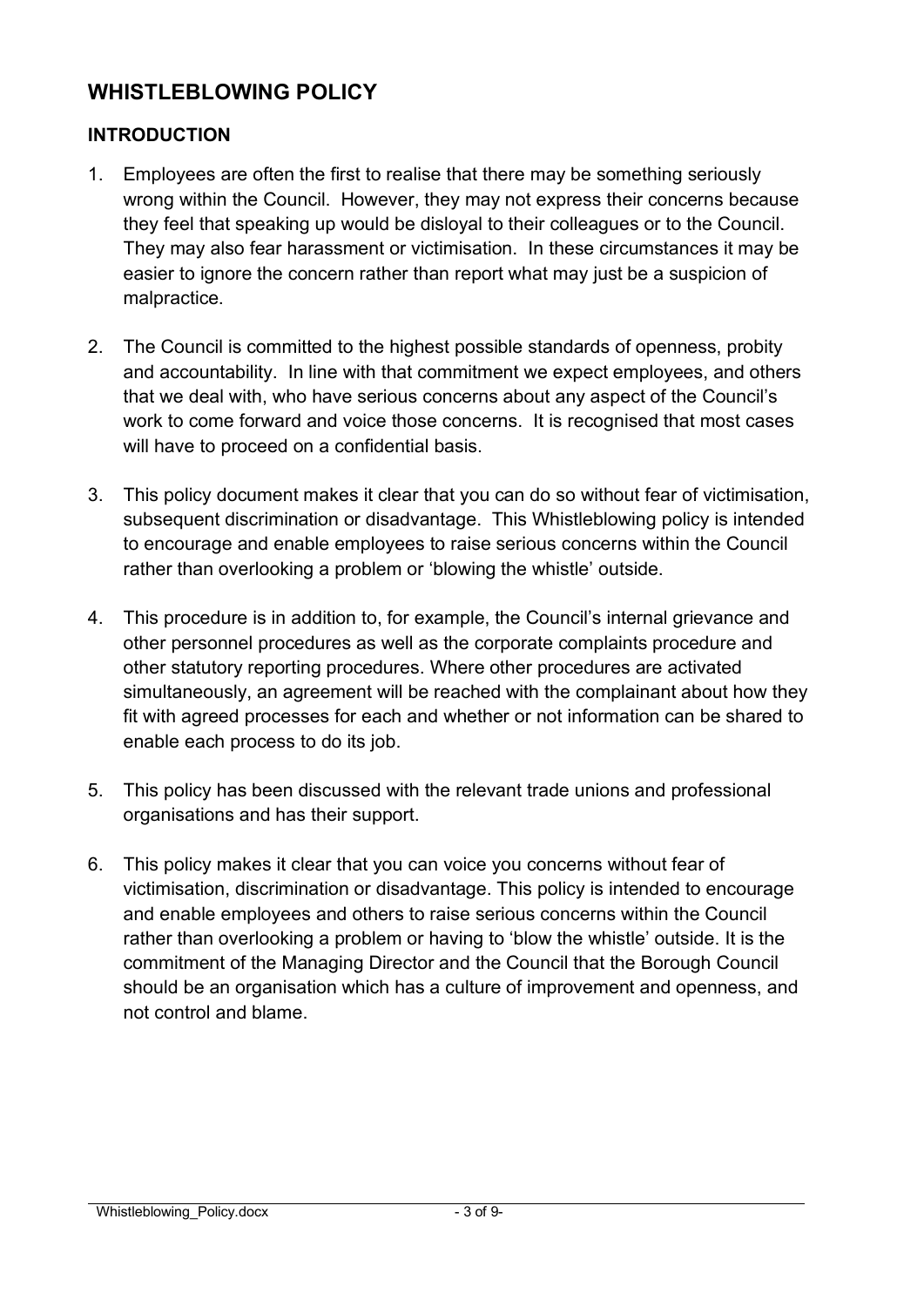#### **AIMS AND SCOPE OF THIS POLICY**

- 7. This policy aims to :-
	- (a) encourage you to feel confident in raising serious concerns and to question and act upon concerns about practice;
	- (b) provide avenues for you to raise those concerns and receive feedback on any action taken;
	- (c) ensure that you receive a response to your concerns and that you are aware of how to pursue them if you are not satisfied; and
	- (d) reassure you that you will be protected from possible reprisals or victimisation if you have a reasonable belief that you have made any disclosure in good faith.
- 8. There are existing procedures in place to enable you to lodge a grievance relating to your own employment. This Policy is intended to cover major concerns that fall outside the scope of other procedures. These include :-
	- (a) Conduct, which is an offence or a breach of law.
	- (b) Disclosures related to miscarriage of justice.
	- (c) Health and safety risks, including risks to the public as well as other employees.
	- (d) Damage to the environment.
	- (e) The unauthorised use of public funds.
	- (f) Possible fraud and corruption.
	- (g) Sexual or physical abuse of clients.
	- (h) Other unethical conduct.
- 9. Thus, any serious concerns that you have about any aspect of service provision or the conduct of Officers or Members of the Council or others acting on behalf of the Council can be reported under this Policy. This may be about something that :-
	- (a) makes you feel uncomfortable in terms of known standards, your experience or the standards you believe the Council subscribes to;
	- (b) is against the Council's Procedure Rules and policies;
	- (c) falls below established standards of practice; or
	- (d) amounts to improper conduct;
	- (e) threatens the reputation and standing of the Council
- 10. You do not have to refer to this Policy to have an issue or complaint dealt with under the Policy.
- 11. This Policy applies to all:
	- (a) employees of the Council;
	- (b) employees of contractors working for the Council, for example, agency staff, builders, etc;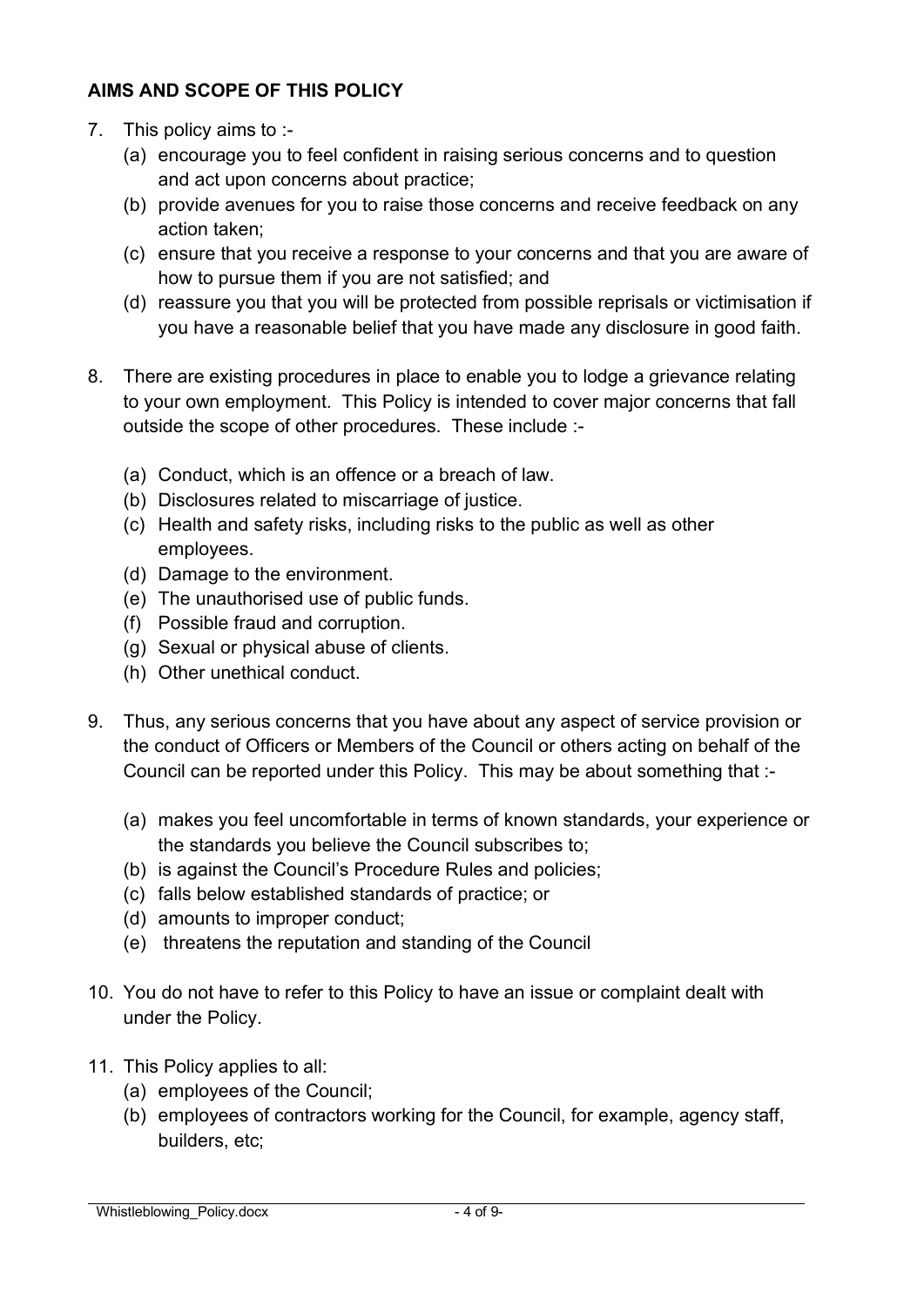- (c) employees of suppliers;
- (d) those providing services under a contract or other agreement with the Council in their own premises, for example care homes, and
- (e) voluntary workers working with the Council

# **SAFEGUARDS**

#### **YOUR LEGAL RIGHTS**

- 12. This policy has been written to take account of the Public Interest Disclosure Act 1998 which protects workers making disclosures about certain matters of concern, when those disclosures are made in accordance with the Act's provisions and in the public interest.
- 13. The Act makes it unlawful for the Council to dismiss anyone or allow them to be victimised on the basis that they have made an appropriate lawful disclosure in accordance with the Act.
- an employee, but the fact that they came forward may be taken into account. 14. Rarely, a case might arise where it is the employee that has participated in the action causing concern. In such a case it is in the employee's interest to come into the open as soon as possible. The Council cannot promise not to act against such

#### **HARASSMENT OR VICTIMISATION**

- 15. The Council is committed to good practice and high standards and wants to be supportive of employees.
- 16. The Council recognises that the decision to report a concern can be a difficult one to make. If you reasonably believe what you are saying is true, you should have nothing to fear because you will be doing your duty to your employer and those for whom you are providing a service.
- 17. The Council will not tolerate any harassment or victimisation (including informal pressures) and will take appropriate action to protect you when you raise a concern with a reasonable belief and in the public interest. .
- 18. Any investigation into allegations of potential malpractice will not influence or be influenced by any disciplinary or redundancy procedures that already affect you.

# **CONFIDENTIALITY**

19. All concerns will be treated in confidence and every effort will be made not to reveal your identity if you so wish. At the appropriate time, however, you may need to come forward as a witness if effective action is to be taken to tackle something which is wrong. You should make clear when you raise the matter whether you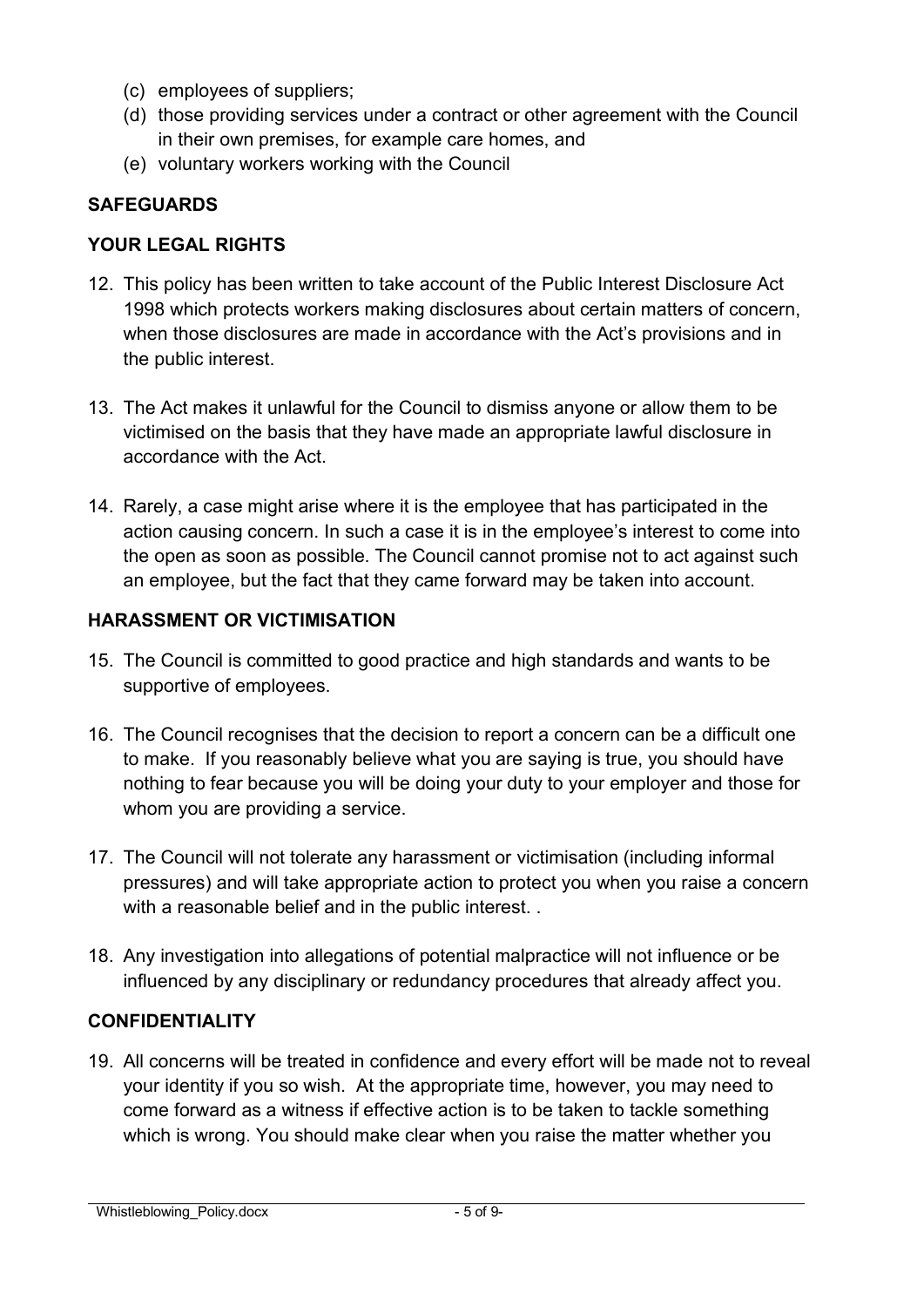wish the matter to be kept confidential. It means you should not be afraid of giving your name when you want to make a complaint.

#### **ANONYMOUS ALLEGATIONS**

- 20. This policy encourages you to put your name to your concern whenever possible.
- 21. Concerns expressed anonymously are much less powerful but will be considered at the discretion of the Council.
- 22. In exercising this discretion the factors to be taken into account would include :-
	- (a) the seriousness of the issues raised;
	- (b) the credibility of the concern; and
	- (c) the likelihood of confirming the allegation from attributable sources.

#### **FALSE OR UNPROVEN ALLEGATIONS**

- 23. If you express a concern with a reasonable belief in a potential breach, but it is not confirmed or cannot be proved by the investigation, the Council will recognise your concern and you have nothing to fear.
- 24. If, however, you make an allegation frivolously, maliciously or for personal gain, and the investigation confirms this, then disciplinary action may be taken against you.

# **HOW TO RAISE A CONCERN**

- concern, then you should raise it with one of the Contact Officers in paragraph 29. 25. As a first step, you should normally raise concerns with your immediate manager or, if appropriate, a more senior manager. This depends on the seriousness and sensitivity of the issues involved and who is suspected of the malpractice. It will be for your and/ or your manager to deal with the issue or refer it to a Contact Officer for investigation under this policy. If you are external to the Council, or if you work for the Council but are dissatisfied with how your manager has dealt with your
- 26. Concerns may be raised verbally or in writing. Employees who wish to make a written report are invited to use the following format :-
	- (a) the background and history of the concern (giving relevant dates);
	- (b) the reason why you are particularly concerned about the situation
	- (c) your connection to the matter and the names of the other persons who could assist in gathering information about it;
	- (d) Your reasons for needing confidentiality are there particular persons who should not be told?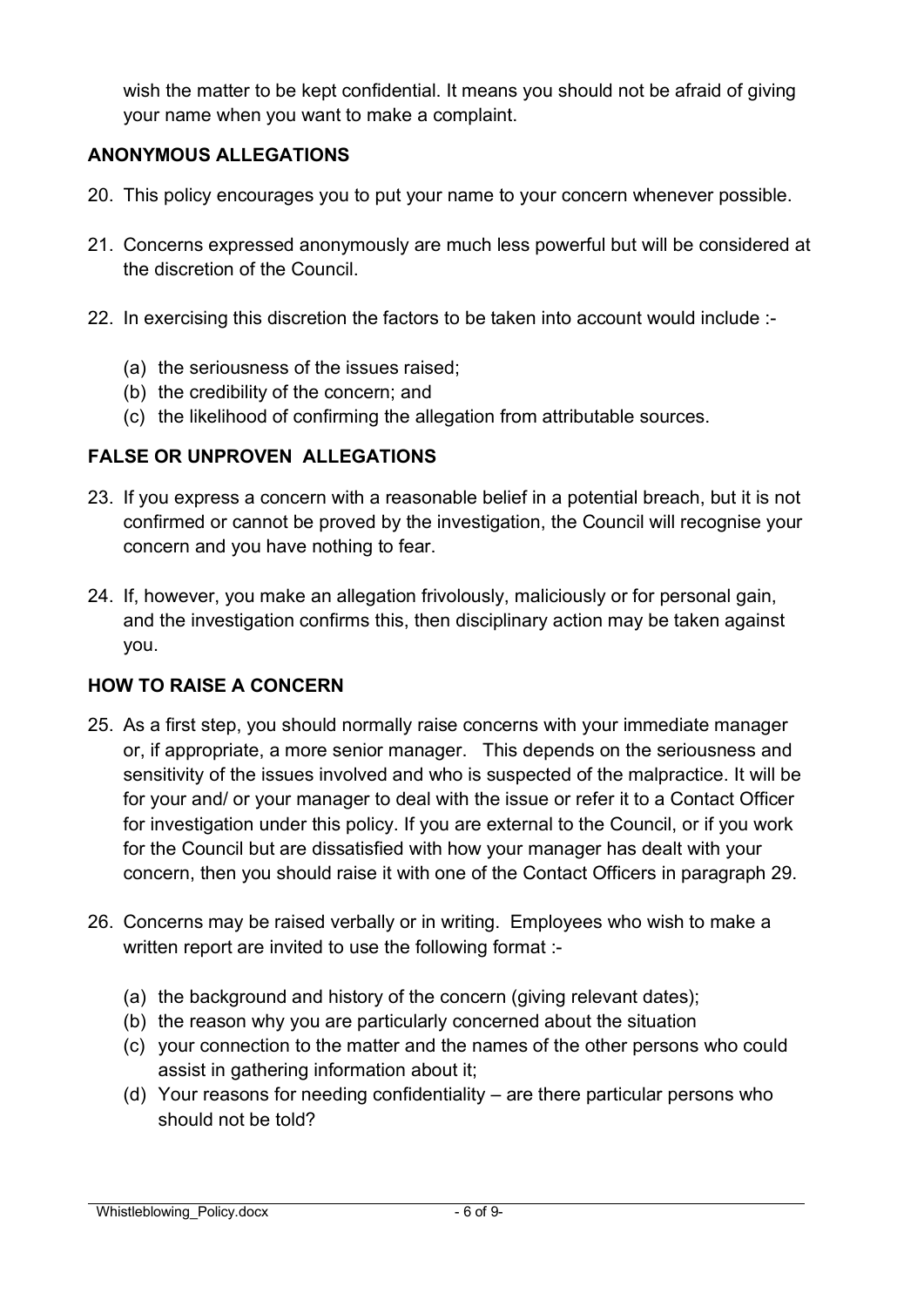- (e) The reason why the Council should become involved (where it is not directly connected to the matter)
- 27. The earlier you express the concern the easier it is to take action.
- 28. Although you are not expected to prove beyond doubt the truth of an allegation, you will need to demonstrate to the person contacted that there are reasonable grounds for your concern.
- 29. Obtain advice/guidance on how to pursue matters of concern may be obtained from the Contact Officers :-

luke.swinhoe@darlington.gov.uk Luke Swinhoe, Assistant Director, Law and Governance, on 01325 405490 or

Elizabeth Davison, Assistant Director, Resources, on 01325 405830 or [elizabeth.davison@darlington.gov.uk](mailto:elizabeth.davison@darlington.gov.uk) 

paul.wildsmith@darlington.gov.uk Paul Wildsmith, Managing Director, on 01326 405829 or

- the progress of your complaint and for ensuring that you are aware as far as 30. The Contact Officer will be responsible for ensuring that you are kept informed of possible of the outcome and any action which results. If you are concerned about any aspect of your complaint once you have made it you should speak to the Contact Officer.
- 31. You may wish to consider discussing your concern with a colleague first and you may find it easier to raise the matter if there are two (or more) of you who have had the same experience or concerns.
- 32. You may invite your trade union, professional association representative or a friend to be present during any meetings or interviews in connection with the concerns you have raised.

#### **HOW THE COUNCIL WILL RESPOND**

- 33. The Council will respond to your concerns. Do not forget that a Contact Officer or an investigator testing out your concerns is not the same as either accepting or rejecting them.
- carry it forward. This may involve an interview to take a detailed account of your 34. The person you contact will either deal with your issue, or nominate someone to do so who will not have been involved in the issue themselves and will know how to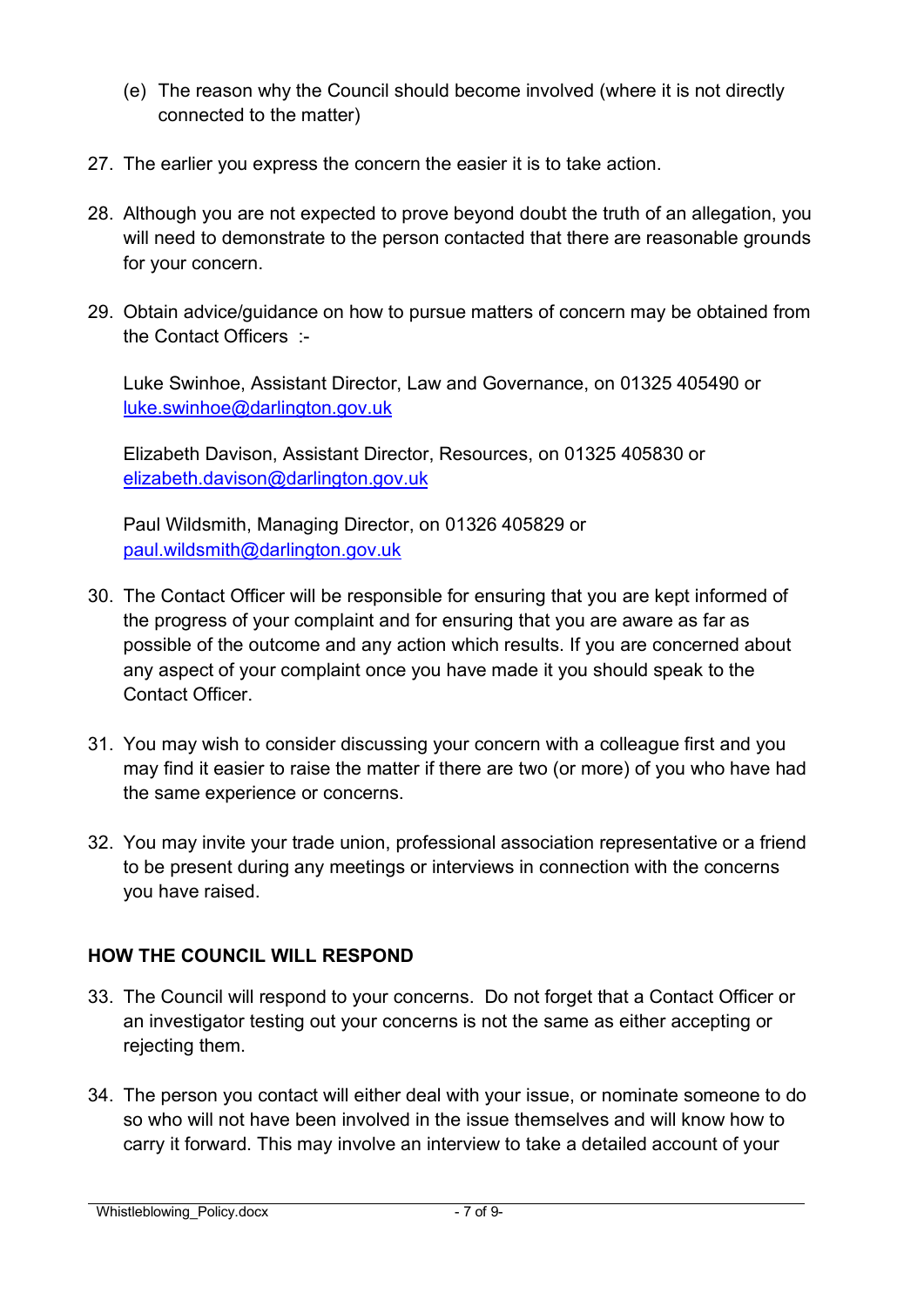concerns and any evidence available.

- 35. Where appropriate, the matters raised may :-
	- (a) be investigated by management, internal audit or through the disciplinary process;
	- (b) be referred to the Police;
	- (c) be referred to the External Auditor; and
	- (d) form the subject of an independent inquiry.
- 36. In order to protect individuals and those accused of misdeeds or possible malpractice, initial enquiries will be made to decide whether a detailed investigation is appropriate and, if so, what form it should take. The overriding principle which the Council will have in mind is the public interest. Concerns or allegations which fall within the scope of specific procedures (for example, child protection or discrimination issues) will normally be referred for consideration under those procedures.
- investigation. If urgent action is required this will taken before any investigation is 37. Some concerns may be resolved by agreed action without the need for conducted.
- 38. Within ten working days of a concern being raised, the person with whom you raised the concern will write to you :-
	- (a) acknowledging that the concern has been received;
	- (b) indicating how we propose to deal with the matter;
	- (c) giving an estimate of how long it will take to provide a final response;
	- (d) telling you whether any initial enquiries have been made;
	- (e) supplying you with information on staff support mechanisms; and
	- (f) telling you whether further investigations will take place and if not, why not; and will inform the Responsible Officer that an issue has been raised under this policy.
- 39. The amount of contact between the Officers considering the issues and you will depend on the nature of the matters raised, the potential difficulties involved and the clarity of the information provided. If necessary, the Council will seek further information from you.
- a Union or professional association representative or a friend. 40. Where any meeting is arranged, off site if you so wish, you can be accompanied by
- 41. The Council will take steps to minimise any difficulties which you may experience as a result of raising a concern. For instance, if you are required to give evidence in criminal or disciplinary proceedings the Council will arrange for you to receive